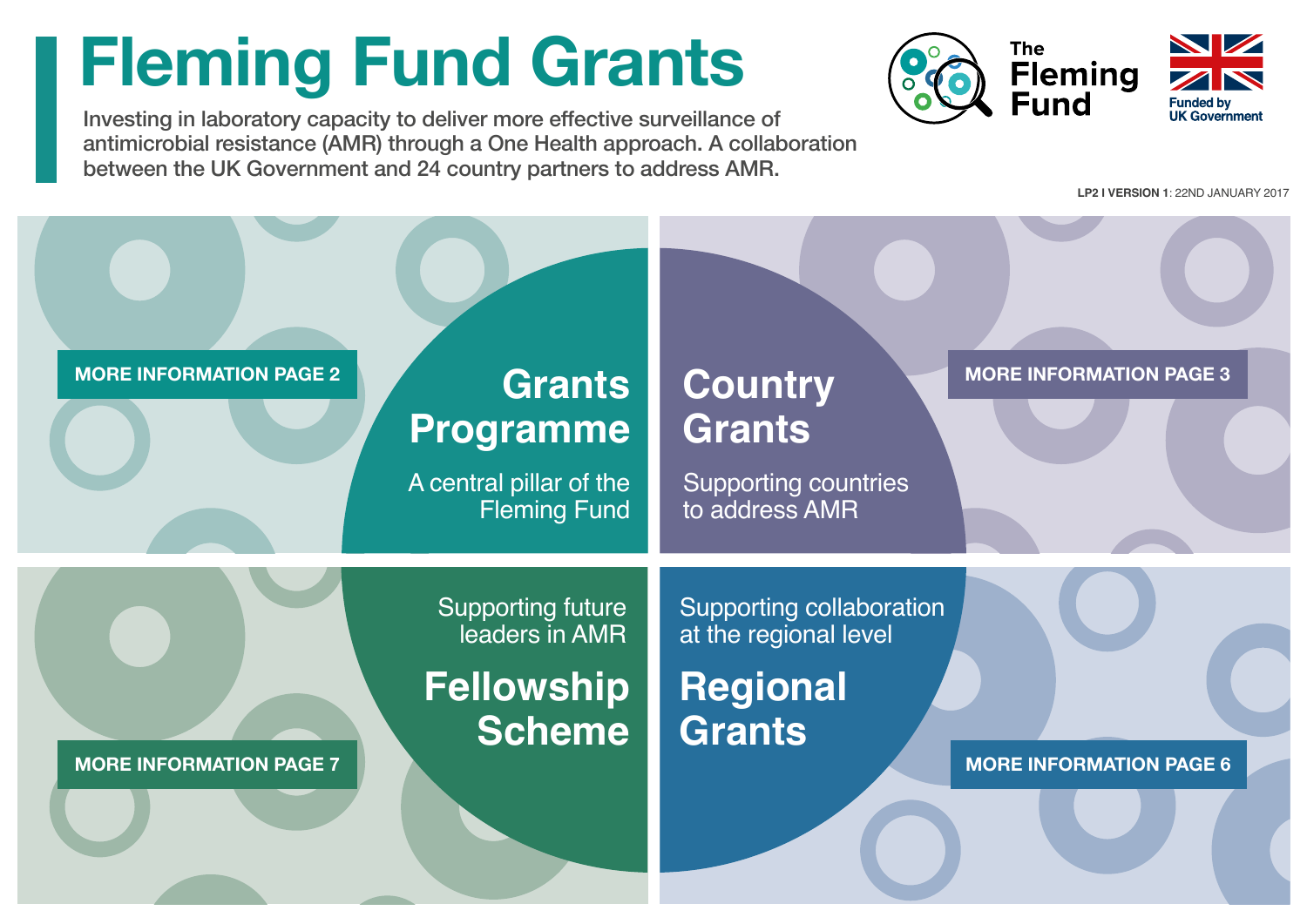## **Grants Programme:** a central pillar of the Fleming Fund

<span id="page-1-0"></span>

#### **Purpose and approach**

The Fleming Fund Grants Programme supports improved laboratory capacity and diagnosis, AMR surveillance, and data use in low and middle-income countries. To achieve this, the programme offers Country and Regional Grants and Fellowship awards. All grants and awards must observe the Fleming Fund principles of One Health, country ownership, alignment and sustainability.



# **Funding source and management**

The UK Government funds the Fleming Fund Grants Programme through the UK Department of Health. Mott MacDonald is the appointed Management Agent. The functions of the Management Agent include leadership and coordination, grant scoping and administration, reporting, monitoring and risk management.

### **Country and regional focus**

The Fleming Fund Grants Programme covers 24 Official Development Assistance (ODA) eligible countries across the four regions of East and Southern Africa, West Africa, South Asia and South East Asia.

### **Scope of funding**

Fleming Fund grants cover five investment areas at country and regional levels through three funding streams. The investment areas are: strengthening laboratory infrastructure, capacity building, strengthening surveillance, improving AMR data use and promoting rational use of medicines.

# **Grants Programme**

A central pillar of the Fleming Fund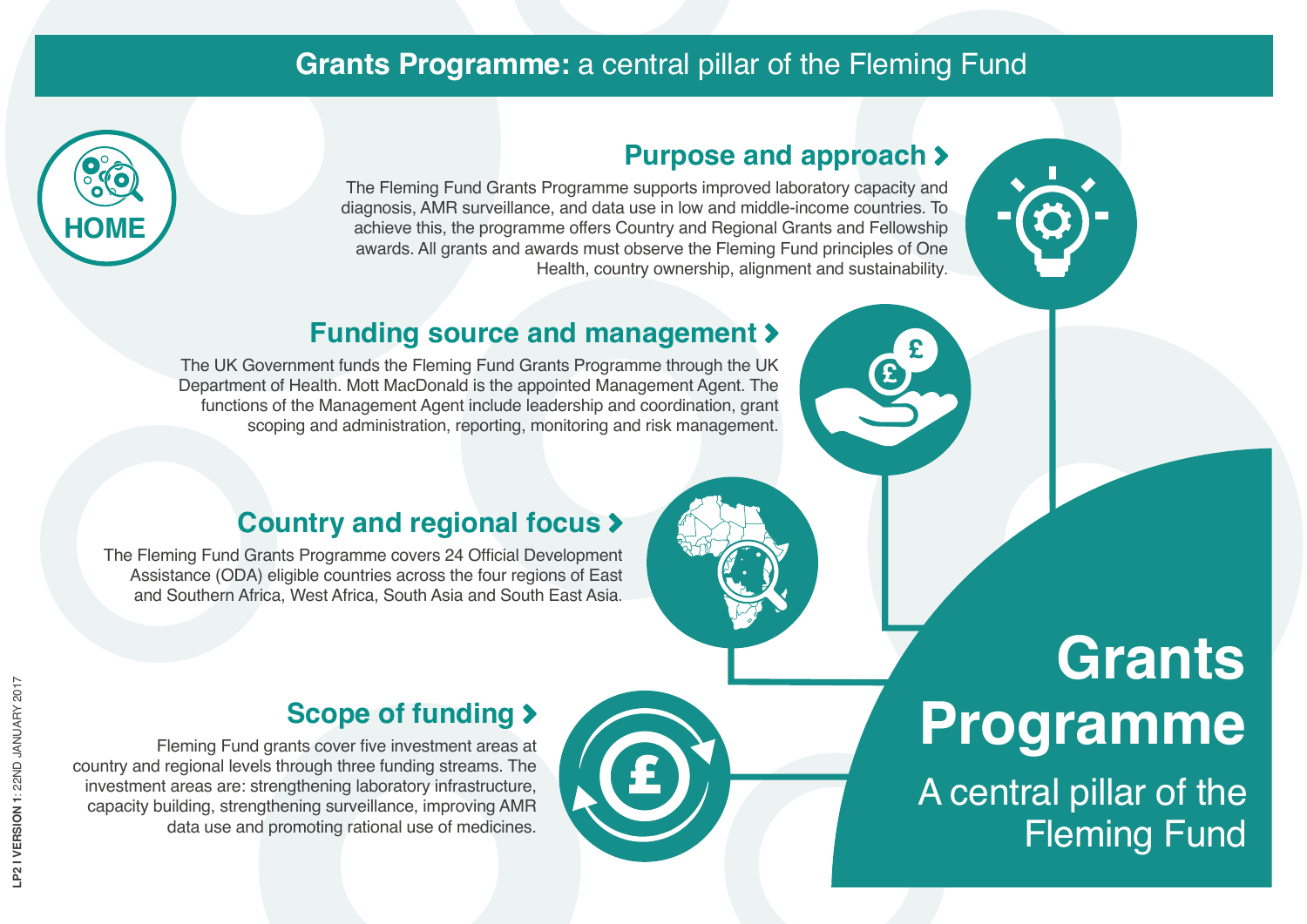# <span id="page-2-0"></span>**Country Grants:** supporting countries to address AMR

# **Purpose of Country Grants**

The purpose of Fleming Fund Country Grants is to support the roll-out of National AMR Action Plans. Country Grants strengthen the collection and use of AMR data and improve antimicrobial use through a One Health approach. Country Grants constitute around 75% of Fleming Fund grant resources.



# **Steps in grant awards**

**[CLICK HERE FOR MORE](#page-3-0)**

Establishing a Country Grant follows a five-step process that includes: 1) a Country Needs and Capability Assessment, 2) consultations and technical 'Positioning Activities', 3) development of a country-specific Request for Proposals (RFP), 4) Grant Application and 5) Application Review. Applications are developed hand-in-hand with country AMR Coordination Committees to ensure alignment with National Action Plans. Awards will take place over two funding rounds.

#### **Eligibility criteria [CLICK HERE FOR MORE](#page-4-0)**

Eligible applicants for Country Grants include organisations or consortia that meet the specific criteria listed in Requests for Proposals. Applicants responding to Requests for Proposals are assessed on the technical and financial merits of proposals to ensure the highest value for money.

# **Country Grants**

Supporting countries to address AMR

# **Tools and information**

Applications are invited only in response to specific requests. Full details of application processes are released for Country Grants at the time of publishing Requests for Proposals.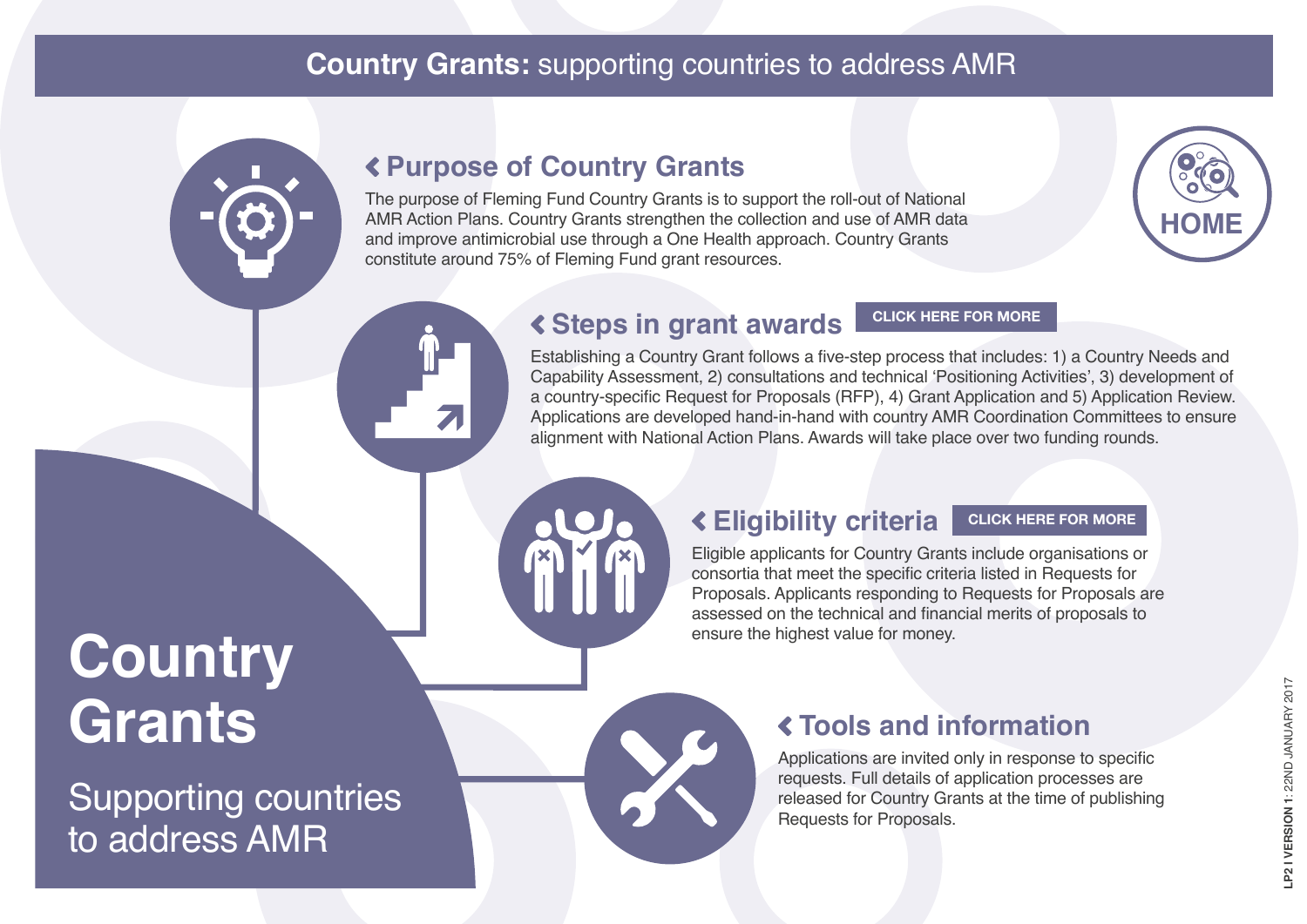# <span id="page-3-0"></span>**Steps in grant awards COUNTRY GRANTS**

**There are five steps in the grant making process at country level:**

**1 Country Needs and Capability Assessment:** this includes an initial desk-based assessment, introduction of the Fleming Fund team to the country, and more detailed scoping assessments. Step 1 culminates in a 'Country Request for Support' – a country's formal request to the Fleming Fund to proceed with Positioning Activities.

**2 Positioning Activities:** these are undertaken by the Fleming Fund team, with the National AMR Coordination Committee and include site visits and capacity assessments, for example, in order to produce the specific information needed for the design of a Request for Proposals.

**3 Development and publication of a Request for Proposals:** based on the findings from steps 1 and 2, the Fleming Fund team works with a country's AMR Coordination Committee to develop a competitive Request for Proposals. An open call is then published.

**4 Grant Applications:** once a country's Request for Proposals is published, eligible organisations can submit applications. All applicants must demonstrate their capacity to deliver the scope of work requested within the timeframes and resources specified. They must also provide credible evidence that they will deliver activities to the highest professional and ethical standards, observe all principles of the Fleming Fund, manage risk and provide the highest levels of value for money.

**5 Application Review:** all applications are systematically scored against the evaluation criteria laid out in the Request for Proposals and application guidelines. Shortlisted applications are subject to a full technical and financial review and a due diligence appraisal. Unsuccessful applicants will be informed officially through a standard letter, with feedback provided.

# **Grant Application process**

Country Needs and Capability Assessment **STEP 1**

**STEP 2**

Positioning Activities

**STEP 3**

Development and publication of a Request for Proposals

> Grant Application **STEP 4**

Application Review **STEP 5**

**Grant signed, implementation and monitoring**

**Country Grants:** supporting countries to address AMR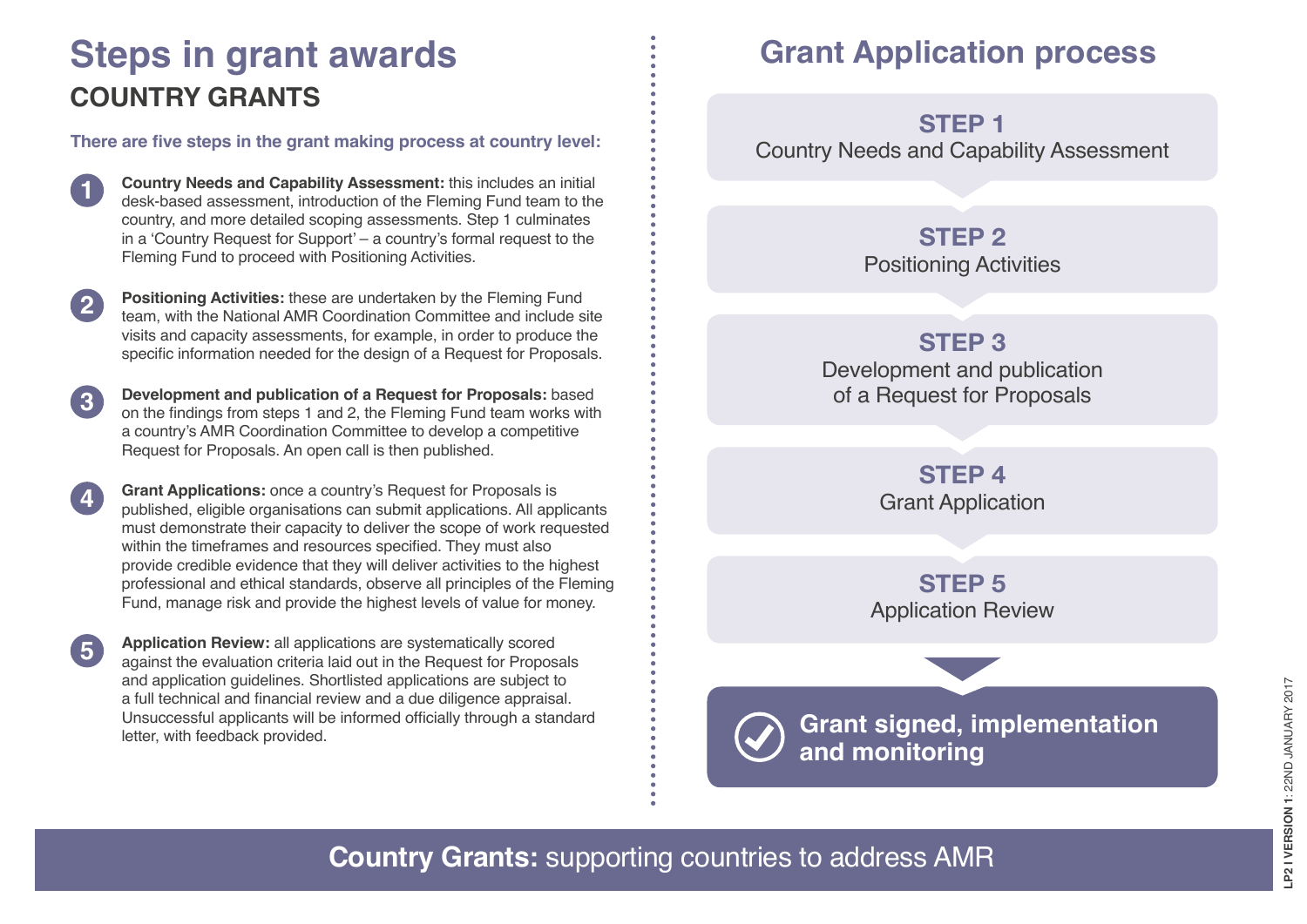# <span id="page-4-0"></span>**What activities can be funded? COUNTRY GRANTS**

**Fleming Fund Country Grants will fund the following five areas:**



**Laboratory infrastructure enhancement:** investments must be tailored to a country's starting point and can include infrastructure renovation, equipment, reagents, durables and consumables, biosafety and biosecurity. Investments may improve capacity at a facility, increase the number of facilities, or a mixture of both.



**Human resource strengthening and workforce reforms:** this includes training and long-term support aligned with the level of capability of the surveillance system and its constituent parts. This activity area extends to the Fleming Fellowship Scheme.



**Surveillance system strengthening:** this includes support for improved governance, technical capacity and advocacy. It also covers transfer and analysis of data between sectors and levels of the system to enable a hierarchical surveillance system based on quality-assured data.



**Building foundations for AMR surveillance data use:** this includes building demand for data at all levels, from clinical and veterinary practitioners to senior policy makers. This activity area also includes providing policy relevant analysis for evidence-based changes in strategy, policy and practice.



**Encouraging the rational use of antimicrobial medicines:** this includes providing data that illustrates inappropriate use of antimicrobials and makes recommendations for action.

# **Who is eligible for funding? COUNTRY GRANTS**

**Potential Country Grant applicants must satisfy the following eligibility criteria before applications are assessed in detail. Applicants:**



Must demonstrate they are competent organisations citing an appropriate track-record in supporting laboratory capacity development, disease surveillance, capacity building, and One Health in low and middle-income countries;

Can be a single organisation or consortia. Organisations can be:

- National institutes such as universities or research institutes.
- Non-governmental organisations, UN agencies or private companies.
- Government-owned enterprises or institutions, provided they can establish that they are (i) legally and financially autonomous, (ii) operate under commercial law, and (iii) are not dependent agencies of national governments.



Must demonstrate that they are registered to work within the country and provide essential documents, such as articles of incorporation.



Should be able to provide clear evidence of financial standing and systems of financial management and control.



Should be able to provide references from clients and donors for previous work undertaken within the last three years.

**Country Grants:** supporting countries to address AMR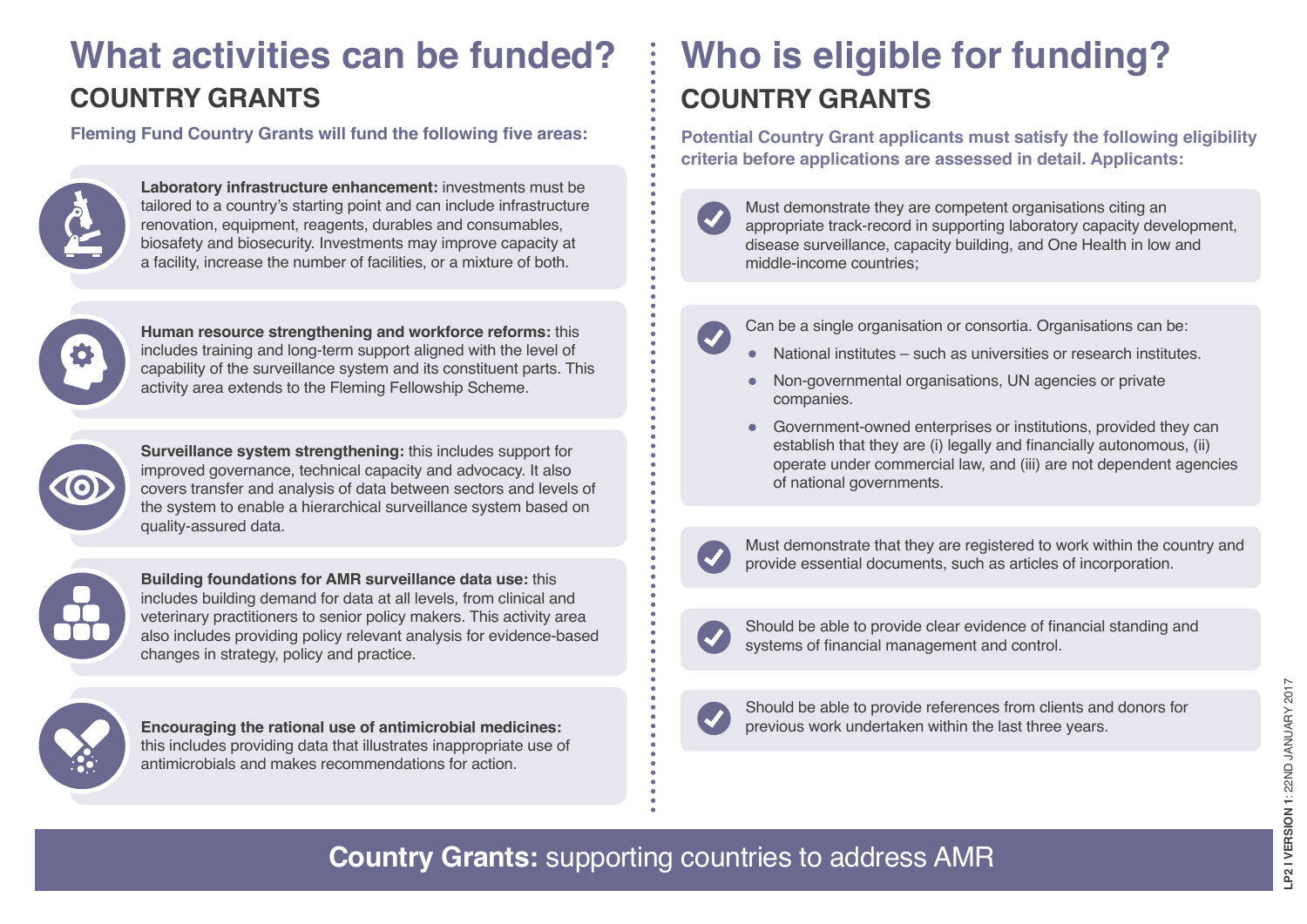<span id="page-5-0"></span>Grants Supporting collaboration at the regional level

# **Regional Grants**

# **Purpose of Regional Grants**

The purpose of Fleming Fund Regional Grants is to support regional One Health approaches to improved surveillance of AMR. They also aim to strengthen the collection, management and use of AMR data by improving data quality and exchanges between all system levels.

### **Steps in grant awards**

Regional Grants are awarded over two funding rounds. Round 1 focusses on improving data availability and access to AMR data. Round 2 focusses on improving coordination, and data quality assurance, sharing and use. Eight Regional Grants are awarded over the two funding rounds.

### **Eligibility criteria**

Eligible activities include: a) improvements to regional data and information-sharing platforms; and b) initiatives to improve the quality and use of surveillance data. Regional Grants are only awarded following a competitive process to ensure the highest value for money.



# **Tools and information**

Applications are invited only in response to specific requests. Full details of application processes are released for Regional Grants at the time of publishing Requests for Proposals.



# **Regional Grants:** supporting collaboration at the regional level